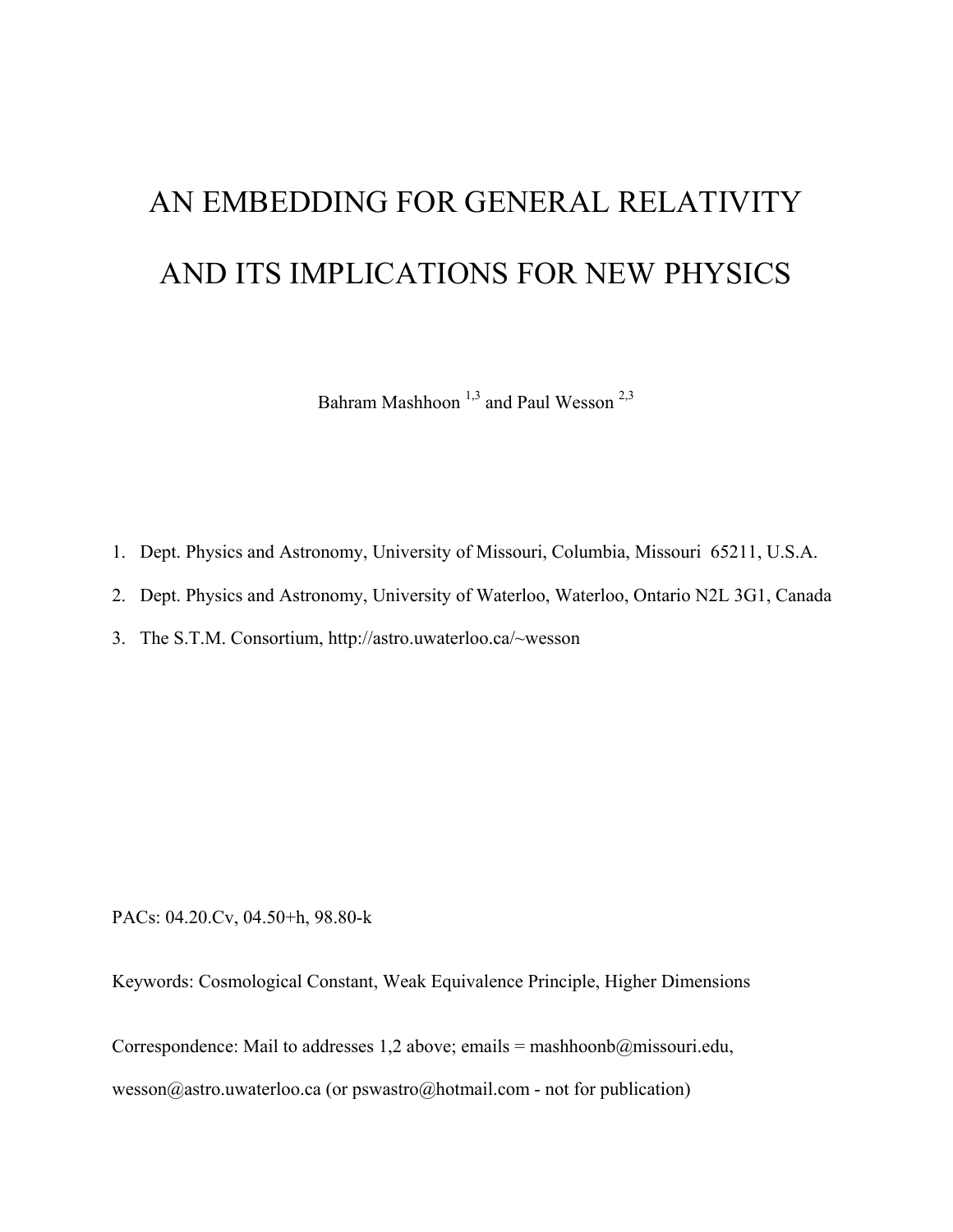### Abstract

We show that any solution of the 4D Einstein equations of general relativity in vacuum with a cosmological constant may be embedded in a solution of the 5D Ricci-flat equations with an effective 4D cosmological "constant" Λ that is a specific function of the extra coordinate. For unified theories of the forces in higher dimensions, this has major physical implications.

### 1. Introduction

The embedding of Einstein's four-dimensional equations of general relativity in a higherdimensional space provides a promising route to the unification of gravity with the interactions of particle physics. Five dimensions is of particular interest, since it represents the simplest extension of spacetime and is widely regarded as the low-energy limit of even higher-dimensional theories with relevance to particles, such as 10D supersymmetry, 11D supergravity and higher-D versions of string theory. In the present account, we present a 4D/5D embedding theorem with wide implications for the cosmological "constant" problem, the Weak Equivalence Principle and the evolution of the universe.

Embedding theorems are currently of interest because they constrain the ways in which classical general relativity can be welded to higher-D manifolds which may embody the internal symmetry groups characteristic of particles. For example, Campbell's theorem as recently resurrected by Tavakol and coworkers, provides a kind of ladder to go between manifolds whose dimensionality differs by one [1-5]. At the low end of this ladder, it implies that the 4D Einstein equations may be embedded in the 5D Ricci-flat equations (i.e., those where the Ricci tensor, rather than the Riemann-Christoffel curvature tensor, is set to zero). This provides an algebraic basis to physical accounts, such as membrane theory and induced-matter theory [6,7], which are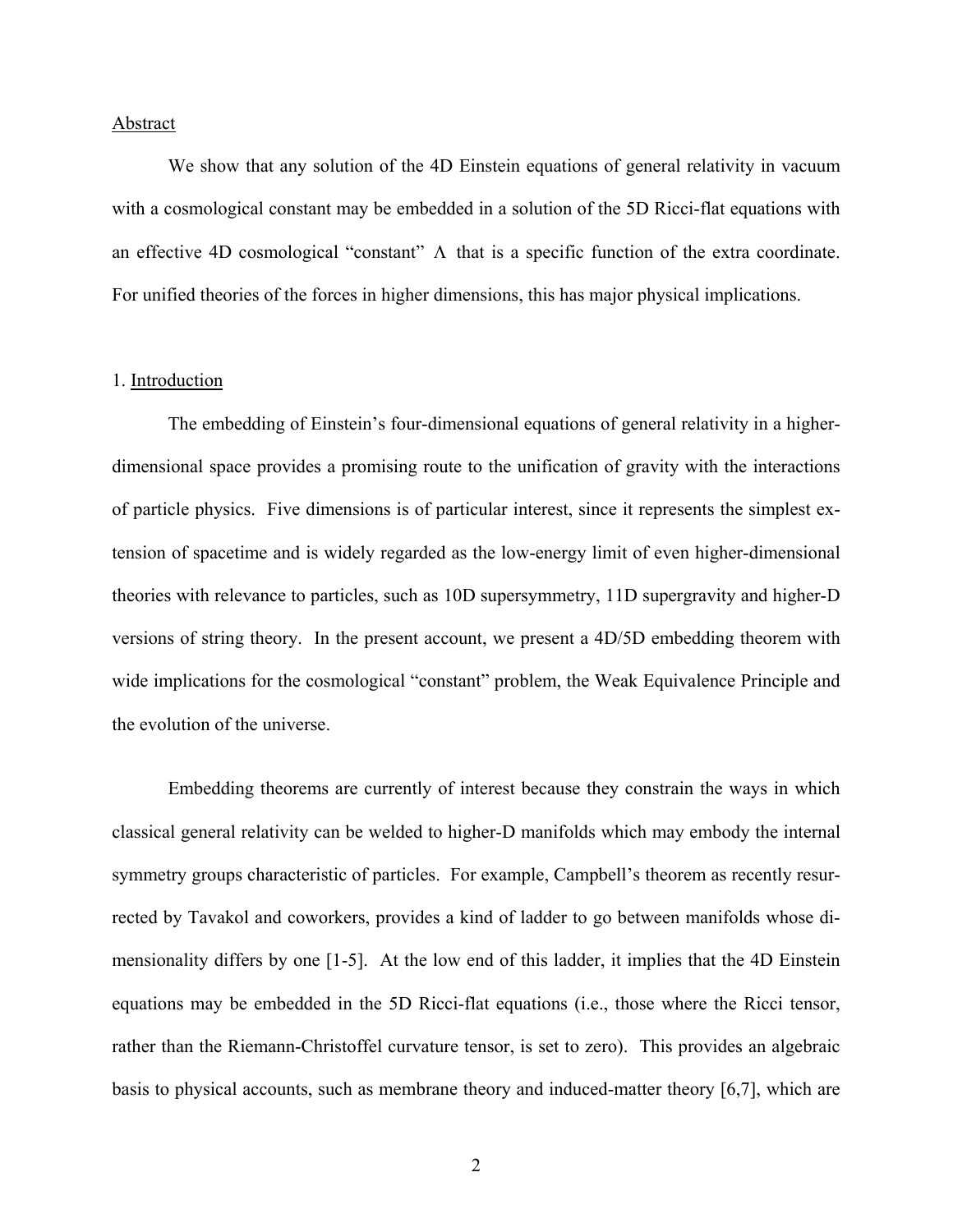now known to be mathematically equivalent [8,9]. However, the calculation of physical effects in such theories still requires the specification of a 5D line element, whose metric coefficients represent the potentials, as in the warp metric or the canonical metric [10]. Below, we will use the latter, since it simplifies the algebra. It should be noted, in this regard, that several studies have been made of the generality of this 5D metric [11-14]. It is analogous to the synchronous metric used in standard 4D cosmology [15-17]. Below we will study its most general form. We will thereby include results found recently on the embedding of 4D conformally-flat cosmologies of the de Sitter type which are relevant to the early inflationary period of the universe [14]. Our work will also include an exact 5D solution found recently which embeds the 4D Schwarzschild - de Sitter solution and is relevant to the solar system [5]. Further, we will obtain exact results on the value of the cosmological "constant" which is derived when a 5D metric is reduced to a 4D one [18-20]. This provides extra insight to the mismatch of this parameter as calculated in macroscopic and microscopic situations [21-28], which may be related to the different 4D physics that follows from different choices of 5D gauge [29]. Our results will also confirm the inference that the Weak Equivalence Principle, which ensures the equality of accelerations in a gravitational field for objects of all types, can be viewed as the 4D dynamical consequence of a 5D geometric symmetry [30; see also 11, 31, 32 for an extra force which can arise from the fifth dimension; and 12, 33 for the motion of massive particles along timelike paths in 4D which can be null paths in 5D]. In summary, we will recapture a large number of recent results from our theorem, while opening up new routes of investigation.

Our embedding theorem, which is in essence a special case of that of Campbell but focussed on physical effects, is proved algebraically in Section 2. Its consequences – such as exact 5D solutions – may be verified numerically using a fast computer package, for example GRTen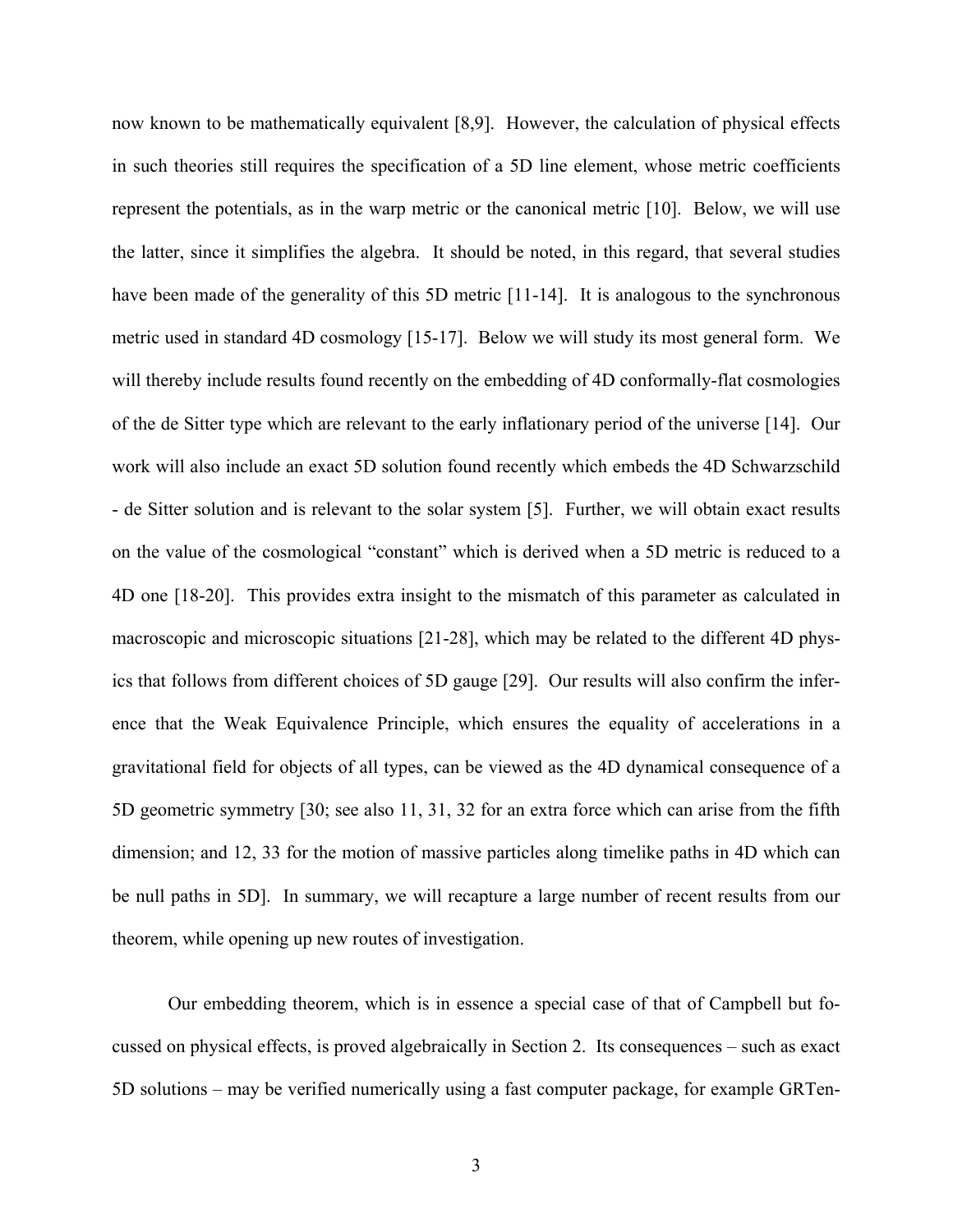sor. Those readers who are more interested in physics than mathematics may like to proceed to Section 3, where we review our results and discuss their implications for new physics. These include changes in the cosmological "constant" and violations of the Weak Equivalence Principle, which may be tested using galaxies and artificial satellites [34, 35]. In these and other ways, we can test if the world has more than four dimensions.

# 2. The 4D Vacuum Einstein Equations as a Subset of the 5D Ricci-Flat Equations: An Embedding Theorem for Spacetime

In this section, we absorb the speed of light *c* and the gravitational constant *G* via a choice of units which renders them unity. We let lower-case Greek letters run 0,123 for time (*t*) and space (*xyz* or  $r \theta \phi$ ), defining a 4D proper time or interval in terms of a metric tensor via  $ds^{2} = g_{\alpha\beta} dx^{\alpha} dx^{\beta}$  (with summation over repeated indices as usual). This is part of a 5D interval defined analogously via  $dS^2 = g_{AB} dx^A dx^B$ , where upper-case Latin indices run 0,123,4 and the extra coordinate is  $x^4 \equiv l$ . Our goal is to isolate the most useful form for the 5D line element, given the restrictions implicit in the field equations. In this way, we will derive a special form of Campbell's theorem, which however is physically general and allows us to see how the fifth dimension constrains what happens in 4D spacetime.

The 4D Einstein field equations of general relativity are commonly written as  $G_{\alpha\beta} + \Lambda g_{\alpha\beta} = 8\pi T_{\alpha\beta}$ . Here,  $G_{\alpha\beta} = R_{\alpha\beta} - R g_{\alpha\beta}$  / 2 is the Einstein tensor in terms of the Ricci tensor and its scalar,  $\Lambda$  is the cosmological constant, and  $T_{\alpha\beta}$  is the energy-momentum tensor which contains the material (non-vacuum) sources. However, the latter are often negligible in astrophysical situations. Then the field equations take the form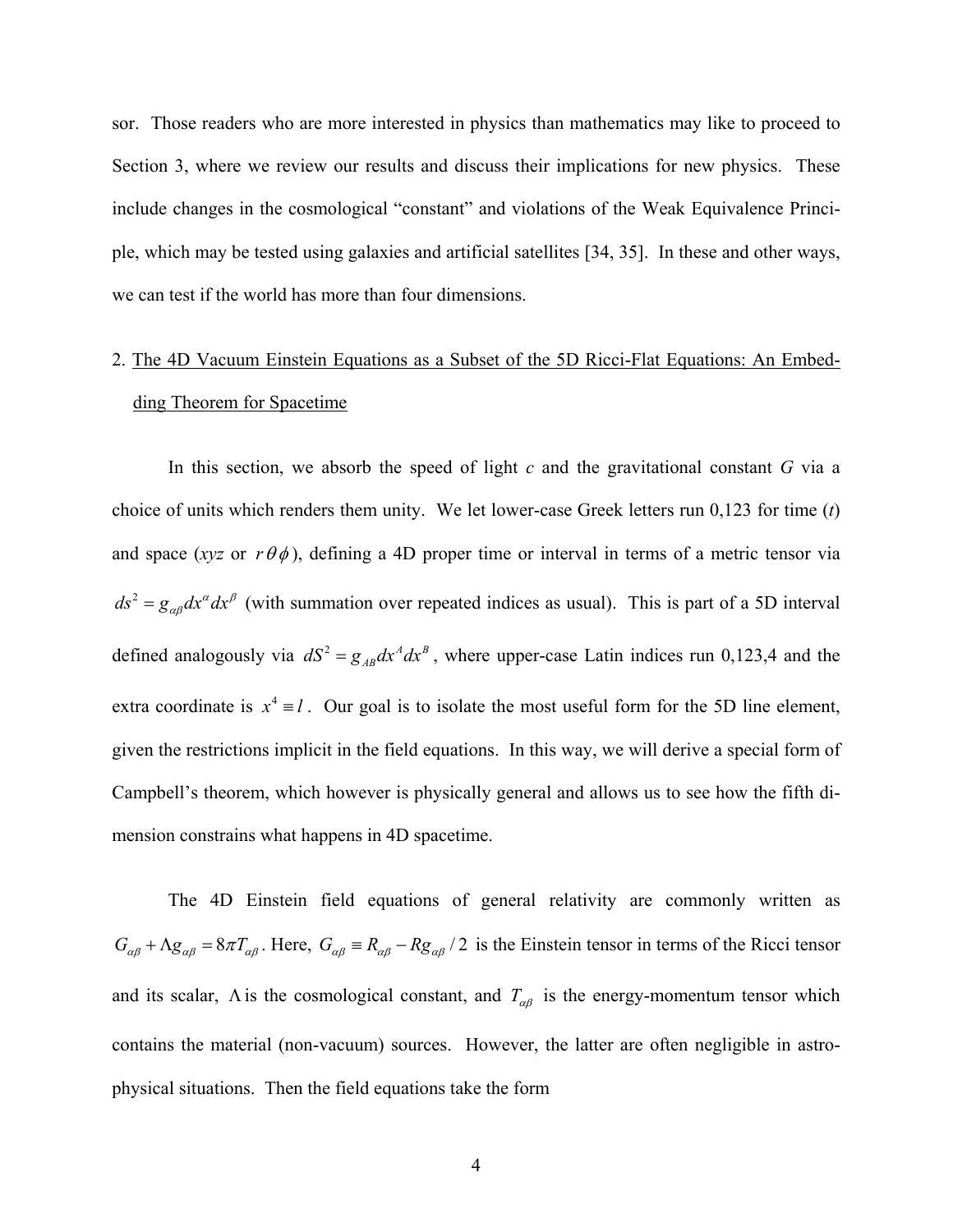$$
R_{\alpha\beta} = \Lambda g_{\alpha\beta} \quad (\alpha, \beta = 0, 123) \quad , \tag{1}
$$

defining an Einstein space. These equations, with appropriate sources and a small or zero value for  $\Lambda$ , are known to provide a good description of the dynamics of the solar system and other astrophysical systems such as binary pulsars. Their analog in five dimensions is

$$
R_{AB} = 0 \quad (A, B = 0, 123, 4), \tag{2}
$$

defining a Ricci-flat space. These equations are often used to provide a unified description of the gravitational, electromagnetic and scalar interactions in a classical sense. Alternatively, they describe the interactions associated with a spin-2 graviton, a spin-1 photon and a spin-0 scaleron.

It is already known that equations (2) contain equations (1), by virtue of Campbell's theorem. However, to bring out the physics inherent in (2), we need to assume a form for the 5D metric. Following earlier work, we choose to use the five available degrees of coordinate freedom to suppress the potentials of electromagnetic type  $(g_{4\alpha} = 0)$  and flatten the potential of scalar type  $(g_{44} = -1)$ . The latter condition means that our coordinate system is analogous to the synchronous one of general relativity (though with *l* replacing *t* ): the *l*-lines are the congruence of geodesics normal to 4D spacetime, and all observers agree on the value of  $x^4 = l$ . The 5D metric thus has the form  $dS^2 = ds^2 - dl^2$ , where the spacetime part depends in general on  $x^{\gamma}$  and  $x^4 = l$ . (We will here and below make the usual assumption that the extra dimension is spacelike.) However, again following earlier work, it proves useful to factorize the 4D part of the 5D metric by an  $l^2$  term. There are three reasons for this: (1) we can make contact with the large literature which already exists on 5D metrics of so-called canonical type (see below); (2) we gain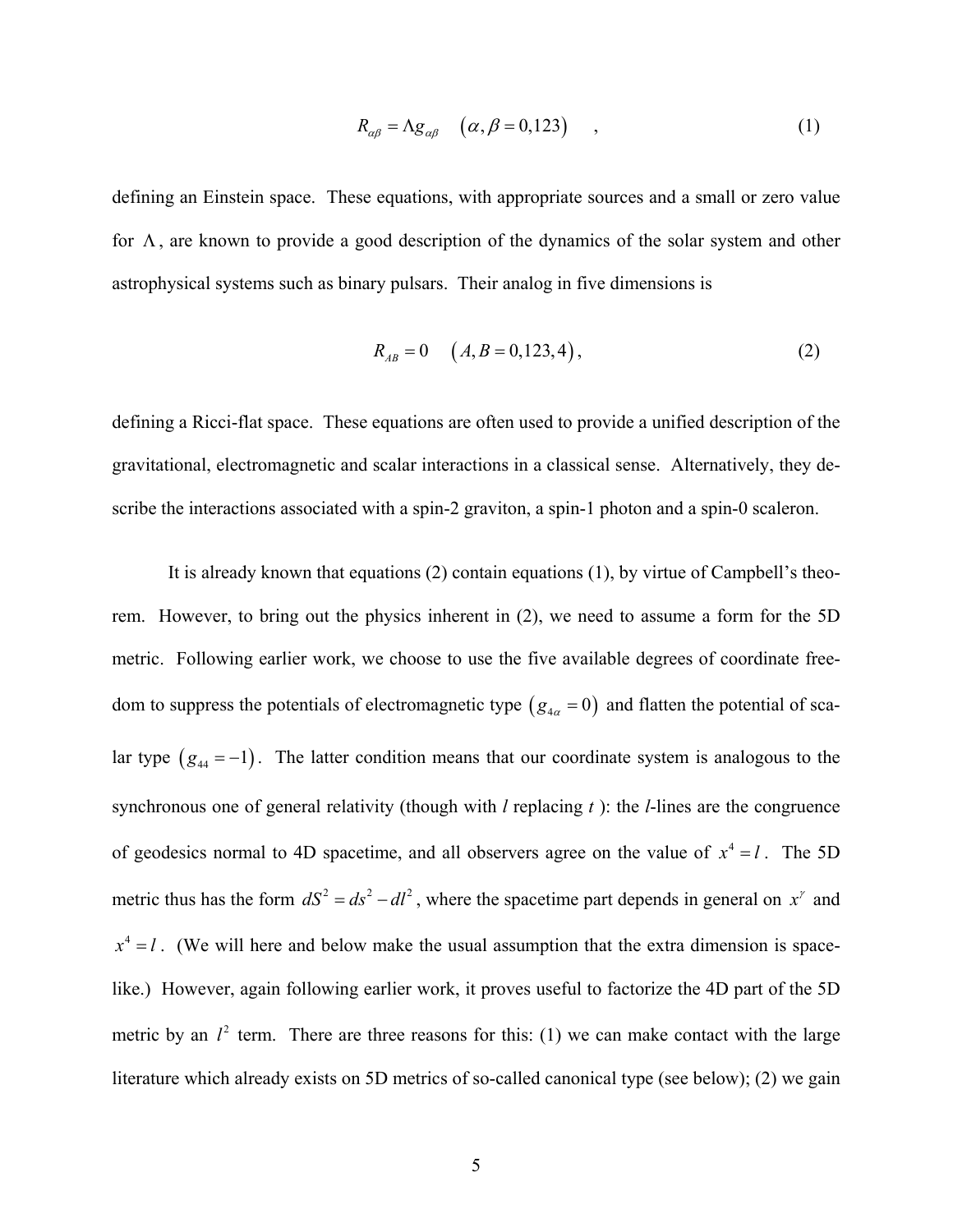insight by comparison with the Milne model of general relativity (whose 3D part is modulated by an analogous factor of  $t^2$ ); (3) we may consider the resulting metric as one involving a kind of moment in the 2-plane, since  $dS^2 = ds^2 - dl^2$  under  $s \to l \sin h(s/L)$  and  $l \to l \cos h(s/L)$  becomes  $dS^2 = (l/L)^2 ds^2 - dl^2$ . Here *L* is a constant length introduced for the consistency of physical dimensions and whose meaning will become clear below. Then we obtain

$$
dS2 = (l/L)2 g\alpha\beta (x\gamma, l) dx\alpha dx\beta - dl2
$$
 (3)

This is the canonical form, which aids understanding in a physical sense but is still general in a mathematical sense.

 The field equations (2) for metric (3) involve components of the 5D Ricci tensor which are relatively simple in form. They are:

$$
^{(5)}R_{44} = -\frac{\partial A^{\alpha}_{\alpha}}{\partial l} - \frac{2}{l} A^{\alpha}_{\alpha} - A_{\alpha\beta} A^{\alpha\beta} \tag{4a}
$$

$$
^{(5)}R_{\mu 4} = A_{\mu \;\; ;\alpha}^{\;\;\alpha} - \frac{\partial \Gamma_{\mu\alpha}^{\alpha}}{\partial l} \qquad , \tag{4b}
$$

$$
^{(5)}R_{\mu\nu} = ^{(4)}R_{\mu\nu} - S_{\mu\nu} \tag{4c}
$$

where  $S_{\mu\nu}$  is a symmetric tensor given by

$$
S_{\mu\nu} \equiv \frac{l^2}{L^2} \left[ \frac{\partial A_{\mu\nu}}{\partial l} + \left( \frac{4}{l} + A^{\alpha}_{\alpha} \right) A_{\mu\nu} - 2 A^{\alpha}_{\mu} A_{\nu\alpha} \right] + \frac{1}{L^2} \left( 3 + l A^{\alpha}_{\alpha} \right) g_{\mu\nu} \quad . \tag{5}
$$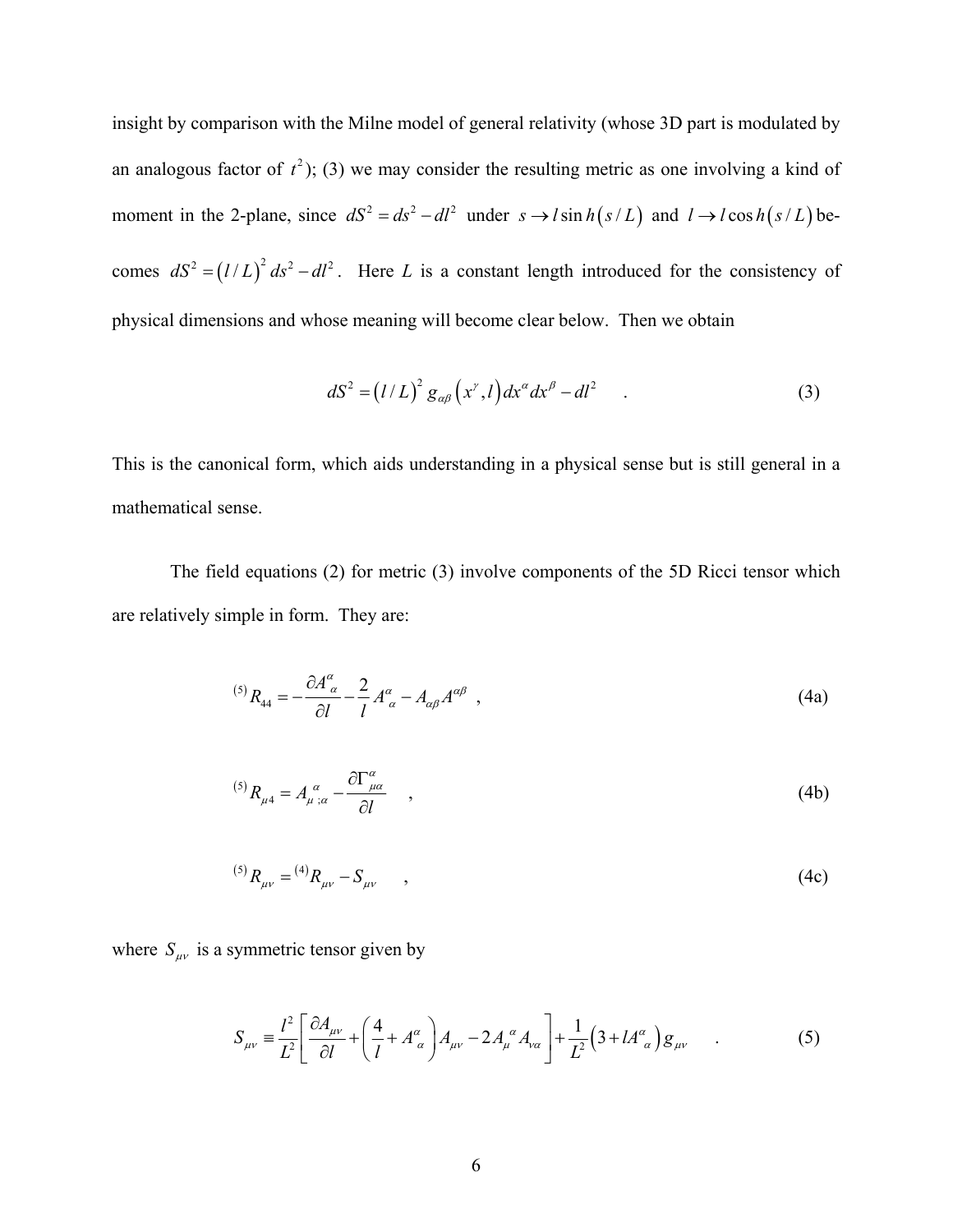Here <sup>(4)</sup>  $R_{\mu\nu}$  and  $\Gamma^{\mu}_{\nu\rho}$  are, respectively, the 4D Ricci tensor and the connection coefficients constructed from *g<sub>αβ</sub>*. Moreover

$$
A_{\alpha\beta} \equiv \frac{1}{2} \frac{g_{\alpha\beta}}{\partial l} \tag{6}
$$

where  $A_{\alpha}^{\ \beta} = g^{\beta\delta} A_{\alpha\delta}$ , and the semicolon in equation (4b) represents the usual 4D covariant derivative. We need to solve (4) in the form  $R_{AB} = 0$ .

This problem has been considered by various workers in the past under different motivations. Our motive is the embedding of 4D in 5D, so we now split the general metric tensor in (3) into two parts via  $g_{\alpha\beta}(x^r, l) = \chi(x^r, l) g_{\alpha\beta}^*(x^r)$ . In solving  $R_{AB} = 0$  subject to this split, it is convenient to tackle equations (4) by turn. The working is tedious, so we only note the main points in the following three paragraphs.

In (4a), we have  $A_{\alpha\beta} = \chi' g_{\alpha\beta}^* / 2$ , where  $\chi' = \partial \chi / \partial l$ , so  $A^{\alpha\beta} = \chi' g^{*\alpha\beta} / (2\chi)^2$ ,  $A^{\alpha}_{\beta} = \chi' \delta^{\alpha}_{\beta} (2\chi)$ ,  $A^{\alpha}_{\alpha} = 2\chi'/\chi$  and  $A_{\alpha\beta}A^{\alpha\beta} = (\chi'/\chi)^2$ . The noted equation set to zero then gives  $\partial A^{\alpha}_{\alpha}/\partial l + 2A^{\alpha}_{\alpha}/l + A_{\alpha\beta}A^{\alpha\beta} = 0$  or  $2\partial (\chi'/\chi)\partial l + 4\chi'/(l\chi) + (\chi'/\chi)^2 = 0$ . The general solution of this is

$$
\chi\left(x^{y},l\right) = \left[1 - \frac{l_{0}\left(x^{y}\right)}{l}\right]^{2} k\left(x^{y}\right) , \qquad (7)
$$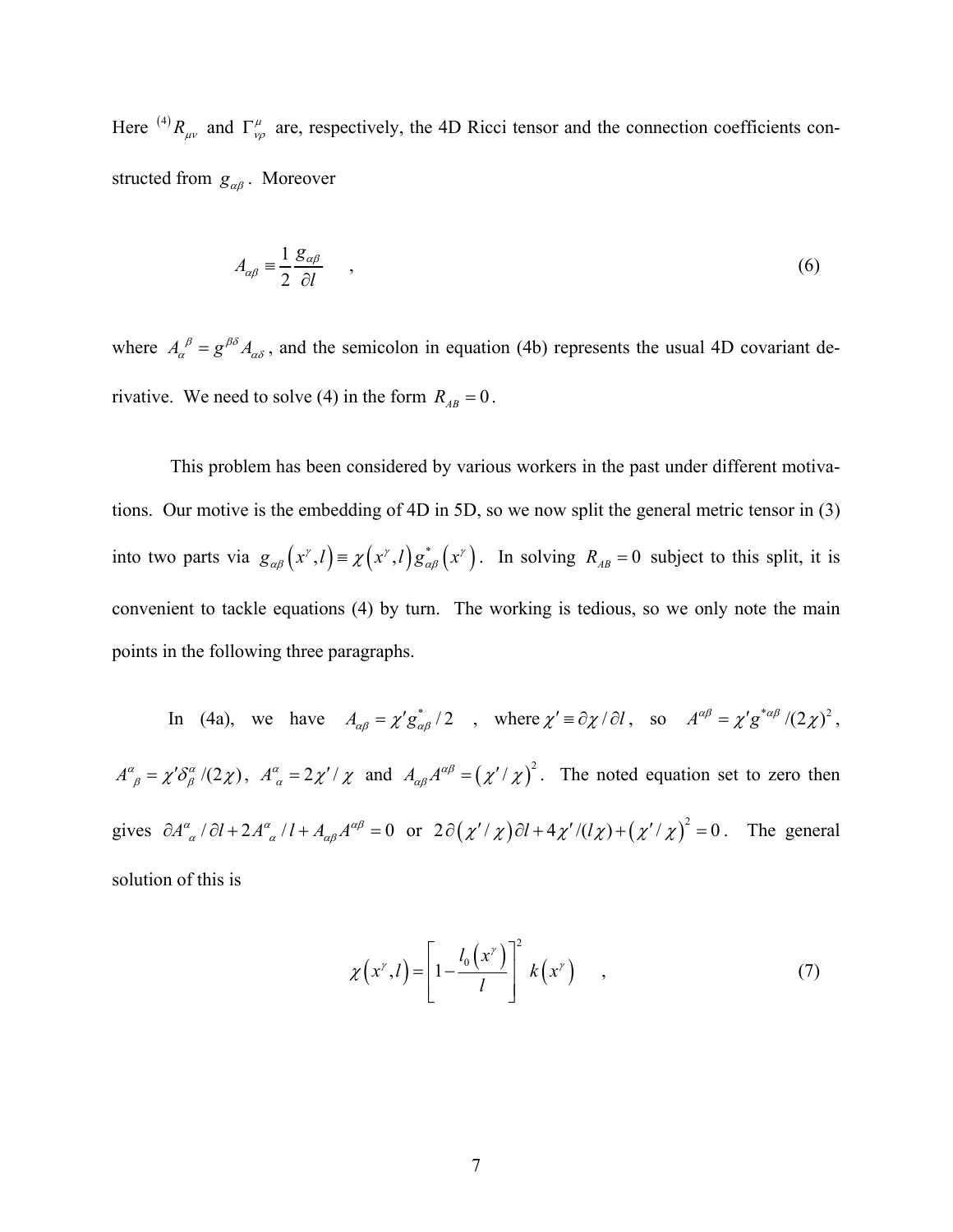where  $l_0(x^{\gamma})$  is an arbitrary length which we will find in the next paragraph is constant, while  $k(x^{\gamma})$  is another arbitrary function of integration.

In (4b), we have 
$$
\Gamma_{\nu\alpha}^{\alpha} = (-g)^{-1/2} \partial \left[ (-g)^{-1/2} \right] / \partial x^{\nu} = g_{\alpha\beta,\nu} g^{\alpha\beta} / 2
$$
, so  $\partial \Gamma_{\nu\alpha}^{\alpha} / \partial l =$ 

 $2\partial(\chi_y/\chi)/\partial l$  for the one term. (Here *g* is the determinant of the metric tensor and a comma denotes the partial derivative.) The other term is  $A_{\nu;\alpha}^{\alpha} = (-g)^{-1/2} \partial \left( (-g)^{1/2} A_{\nu}^{\mu} \right) / \partial x^{\mu}$  $= (-g)^{-1/2} \partial \left[ (-g)^{1/2} A^{\mu}_{\;\;\nu} \right] / \partial x^{\mu} \left(\frac{\partial g_{\alpha\beta}}{\partial x^{\nu}}\right) A^{\alpha\beta}/2$ . We rewrite this using  $\left(-g\right)^{-1/2} = \chi^2 \left(-g^{*}\right)^{1/2}$  and  $\left(-g\right)^{1/2} A^{\mu\nu} =$  $\chi \chi'(-g^*)^{\frac{1}{2}} \delta^{\mu}_v/2$ . The resulting form may be simplified using  $(-g^*)^{-\frac{1}{2}} \partial \left[ (-g^*)^{\frac{1}{2}} \right] / \partial x^{\nu} =$  $g_{\alpha\beta,\nu}^{*} g^{*\alpha\beta}/2$ . The result is  $A_{\nu;\alpha}^{\alpha} = (1/2) \partial (\chi_{,\nu}/\chi)/\partial l$ . Setting the two terms equal gives  $(1/2)(\chi_{y}/\chi)' = 2(\chi_{y}/\chi)'$  or  $(\chi_{y}/\chi)' = 0$ . The solution is

$$
l_0 = \text{constant} \tag{8}
$$

in terms of the length in (7) above.

In (4c), we can evaluate  $S_{\mu\nu}$  using (5) and previous relations. The vanishing of the spacetime components of the 5D Ricci tensor is then equivalent to saying that the 4D Ricci tensor is

$$
^{(4)}R_{\mu\nu} = S_{\mu\nu} = \frac{3}{L^2} \left[ \frac{l}{l - l_0} \right]^2 g_{\mu\nu} \qquad . \tag{9}
$$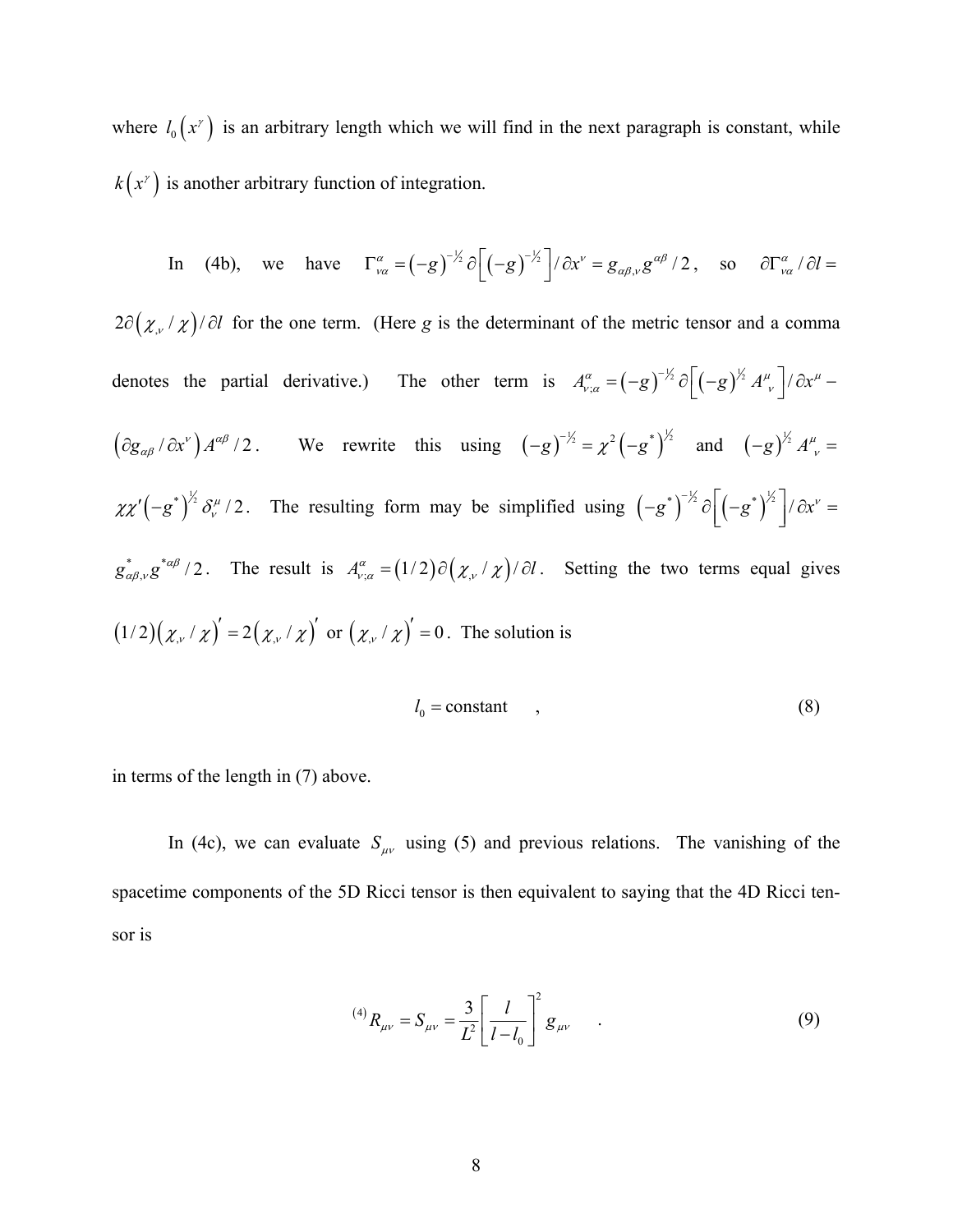Since an Einstein space as usually defined has <sup>(4)</sup>  $R_{\mu\nu} = \Lambda g_{\mu\nu}$ , this relation also gives the effective cosmological constant for spacetime.

Let us now draw together our results. They involve a fiducial value  $l_0$  of  $x^4 = l$ , a constant length *L* and a function of the spacetime coordinates  $k(x^{\gamma})$ . The last is arbitrary, so we can define a new metric tensor  $\overline{g}_{\mu\nu} = k(x^{\gamma}) g_{\mu\nu}^*(x^{\gamma})$  in place of the one used above. Now from (9) we find that  $^{(4)}R_{\mu\nu} = (3/L^2)k(x^{\nu})g^*_{\mu\nu}(x^{\nu}) = (3/L^2)\overline{g}_{\mu\nu}$ . Under a constant conformal transformation of the spacetime metric, <sup>(4)</sup> $R_{\mu\nu}$  remains invariant; therefore, these are Einstein's equations (1) with cosmological constant  $3/L^2$  for the metric tensor  $g_{\mu\nu}$ . However, for every such 4D solution  $\overline{g}_{\mu\nu}$  with cosmological constant  $3/L^2$  of Einstein's equations, there is a corresponding 5D solution of the Ricci-flat field equations  $R_{AB} = 0$  with line element

$$
dS^{2} = \left[\frac{l-l_{0}}{L}\right]^{2} \overline{g}_{\mu\nu}\left(x^{\nu}\right)dx^{\mu}dx^{\nu} - dl^{2} \quad . \tag{10}
$$

The 4D spacetime metric  $g_{\mu\nu} = (1 - l_0 / l)^2 \overline{g}_{\mu\nu}(x^{\nu})$  has an effective cosmological "constant" given by

$$
\Lambda = \frac{3}{L^2} \left[ \frac{l}{l - l_0} \right]^2 \tag{11}
$$

This 5D quantity goes back to the 4D one when  $l_0 = 0$ ; but in general we have an embedding of 4D in 5D with a cosmological "constant" which depends on the value of the fifth coordinate.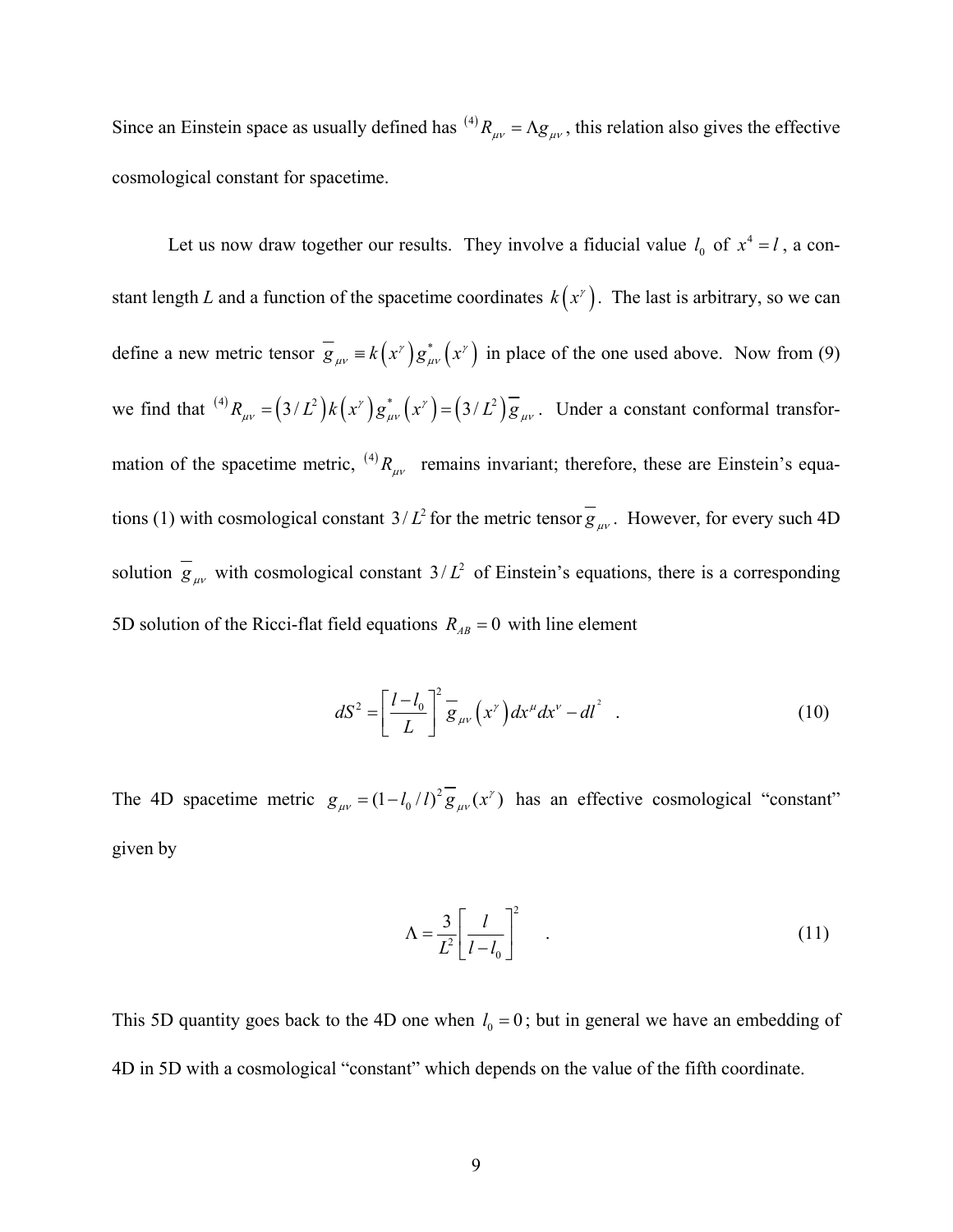### 3. Discussion

In the preceding section, we proved the

Theorem: Any solution of the 4D Einstein equations of general relativity in vacuum with a cosmological constant  $3/L^2$  may be embedded in a solution of the 5D Ricci-flat equations with an effective cosmological "constant" given by  $\Lambda = (3/L^2)l^2 / (l - l_0)^2$ , where *l* is the extra coordinate.

This has major implications for several physical situations, including: (a) our solar system as described by the Schwarzschild-de Sitter solution and other systems such as binary pulsars; (b) rapidly-spinning objects described by the Kerr metric, for which significant embeddings have been long sought; (c) gravitational waves, which are currently the subject of much research as for example by the Laser Interferometer Gravitational-Wave Observatory; (d) the early universe during its de Sitter-like phase of inflation.

To completely study these situations would take us far beyond the purview of the present work, because each involves a different solution of the Einstein equations. This is particularly true of the dynamics involved, which differs greatly from case to case. By contrast, the implications for the cosmological "constant" are generic. We therefore propose to give a summary of the dynamical effects of our embedding, drawing on results in the literature [11-14, 29-38], and follow it by a discussion of the possible behaviours for  $\Lambda$ . These two topics involve respectively the 5D line element (10) which contains a 4D Einstein one, and the corresponding cosmo-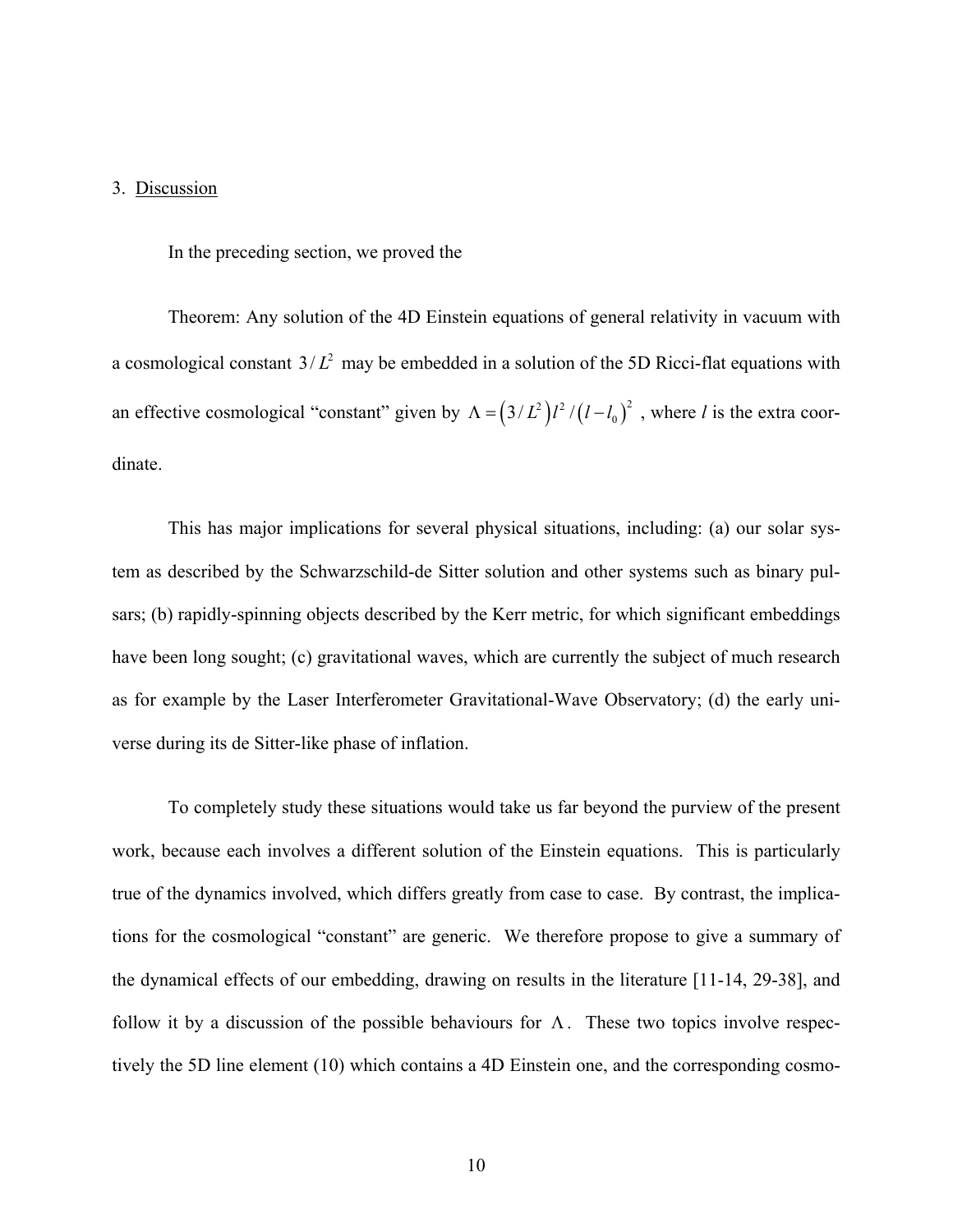logical "constant" (11) which contains the Einstein one given by  $3/L^2$ . In those relations,  $x^4 = l$ is the fifth coordinate as measured from some fiducial value  $l_0$  and  $L$  is a constant length. When  $l_0 = 0$ , (10) takes on the pure-canonical form, for which it is known that the 4D equations of motion take their standard form: the 4D motion is geodesic in the conventional sense, the Weak Equivalence Principle is obeyed and the 4D dynamics do not "know" about the embedding in 5D (see below). Similarly, when  $l_0 = 0$ , (11) gives  $\Lambda = 3/L^2$  which is a true constant: this is commonly taken to involve a cosmological length of order  $10^{28}$  cm, so  $\Lambda$  is a small parameter which is identical to the standard Einstein one.

The situation changes significantly when  $l_0 \neq 0$ . While the form of the 5D metric is preserved for  $l \rightarrow (l - l_0)$ , the consequences for classical relativity are analogous to those of symmetry breaking in quantum field theory.

Dynamics is altered, notably by the appearance of a fifth force which acts in spacetime. This is a general consequence of any 5D metric whose 4D part depends on the extra coordinate (the pure-canonical form with a factor  $l^2/L^2$  in front of a 4D part that is independent of *l* is an exception). The existence of this force has been demonstrated in both induced-matter theory and membrane theory, the two currently popular versions of 5D relativity [31, 32]. It is not difficult to see why such a force arises, assuming that the dynamics is derived as usual by finding the extremum of the path length, in the 5D case via  $\delta \left[ \int dS \right] = 0$ . The result is a set of 5 equations, of which the first 4 describe motion in spacetime and the fifth describes motion in the extra dimension. However, in general these equations are coupled. For spacetime, this coupling may be expressed as a fifth force (per unit mass) or acceleration, which modifies conventional 4D geodesic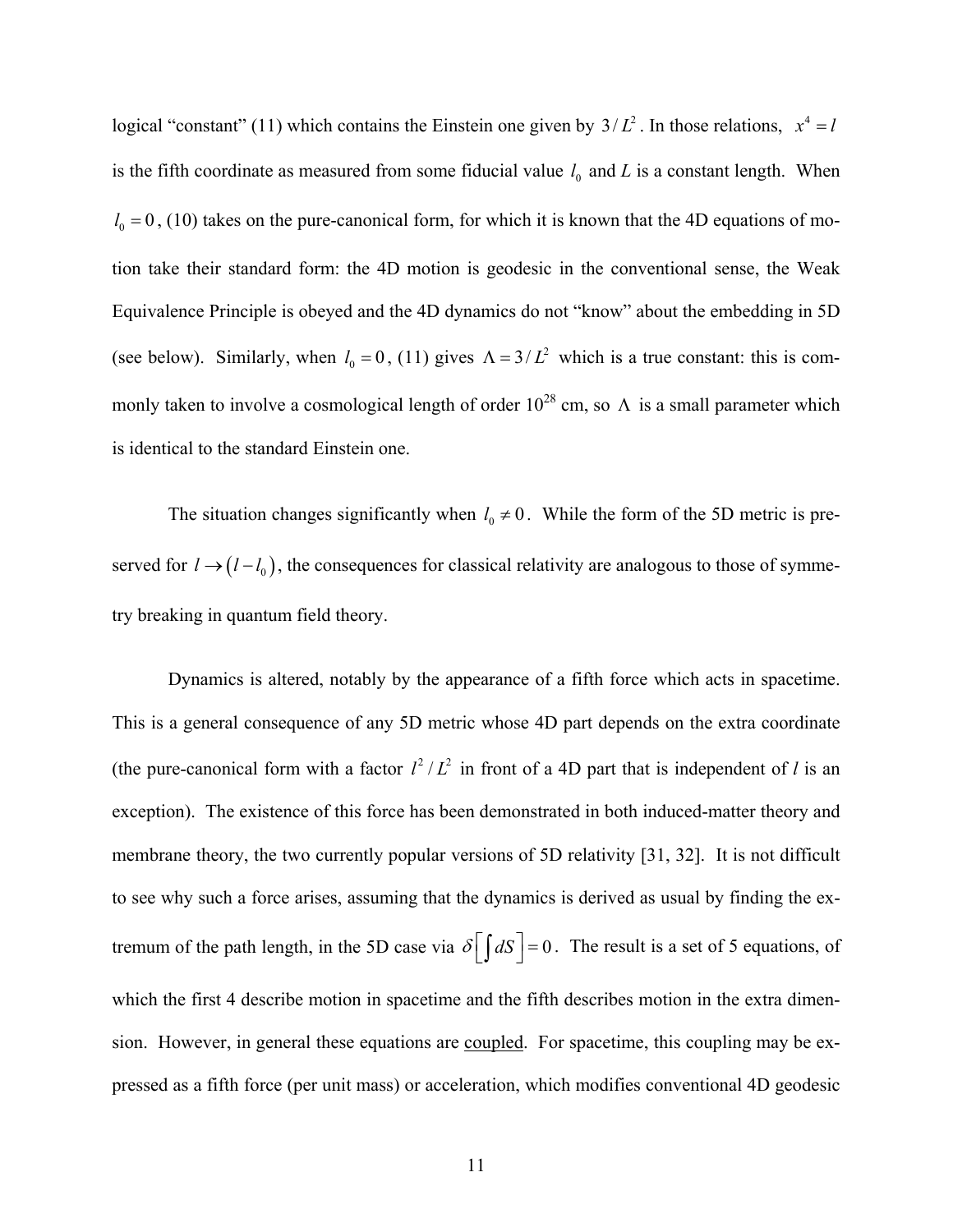motion. The fifth force involves the *l*-dependence of the 4D metric tensor, and the 'velocity' *dl / ds* in the fifth dimension measured with respect to 4D proper time. If either of these vanishes, conventional geodesic motion is recovered. It is the independence of the 4D metric from  $x^4 = l$  which is the basis for saying that the Weak Equivalence Principle can be viewed as a symmetry of the 5D metric [30]. This is bolstered by the fact that the second term in the fifth force  $\left(\frac{dl}{ds}\right)$  is not in general zero [39]. The fact that this extra force depends on the velocity in the extra dimension shows that its origin is inertial in the Einstein sense (it depends on the velocity of 4D spacetime with respect to the 5D frame). For metrics which engender a fifth force, however small, we expect violations of the Weak Equivalence Principle. For metrics of the type we are discussing (with  $l_0 \neq 0$ ), this extra force has been shown [14] to be

$$
f^{\mu} = -\left[\frac{l_0}{l(l-l_0)}\right] \frac{dl}{ds} \frac{dx^{\mu}}{ds} \qquad (12)
$$

The explicit form of this in a given situation depends on  $l = l(s)$  and  $x^{\mu} = x^{\mu}(s)$ . The first of these functions has been discussed elsewhere [14]. The second has also been discussed in special cases [6]; but the determination of  $x^{\mu}(s)$  can be much simplified in the present case, because we can prove that the equation of motion in spacetime is equivalent to the geodesic equation for the metric tensor  $g_{\mu\nu}(x^{\gamma})$  above.

To see this, let  $d\sigma^2 = g_{\mu\nu}(x^{\nu})dx^{\mu}dx^{\nu}$ , which by (10) is related to the line element of spacetime via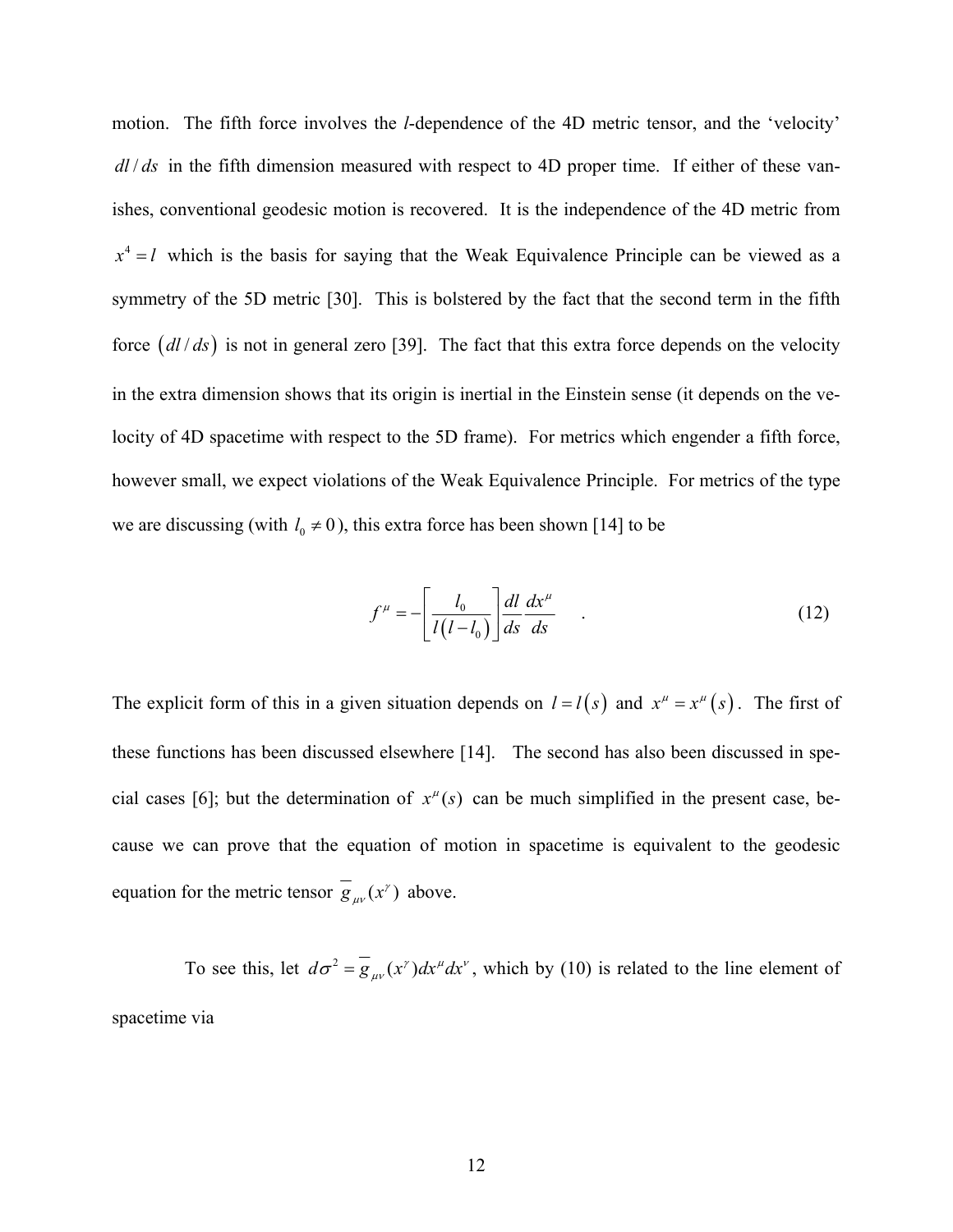$$
\left(\frac{ds}{d\sigma}\right)^2 = \left(1 - \frac{l_0}{l}\right)^2 \tag{13}
$$

Using this with (12), there comes

$$
\frac{d^2x^{\mu}}{d\sigma^2} = \left(\frac{ds}{d\sigma}\right)^2 \left(\frac{d^2x^{\mu}}{ds^2} - f^{\mu}\right) \tag{14}
$$

Moreover, the Christoffel symbols  $\overline{\Gamma}^{\mu}_{\alpha\beta}$  associated with  $\overline{g}_{\mu\nu}$  are such that  $\overline{\Gamma}^{\mu}_{\alpha\beta} = \Gamma^{\mu}_{\alpha\beta}$ , as the two metrics are related by a constant conformal transformation in spacetime; hence,

$$
\overline{\Gamma}^{\mu}_{\alpha\beta} \frac{dx^{\alpha}}{d\sigma} \frac{dx^{\beta}}{d\sigma} = \left(\frac{ds}{d\sigma}\right)^2 \Gamma^{\mu}_{\alpha\beta} \frac{dx^{\alpha}}{ds} \frac{dx^{\beta}}{ds} . \qquad (15)
$$

Adding this to (14) shows that the 4D part of the equation of motion is equivalent to a geodesic worldline in the spacetime with  $g_{\mu\nu}$ . Moreover, given  $l = l(s)$  [14], we can use equation (13) to obtain  $\sigma = \sigma(s)$ . Finally, we can combine these results to obtain  $x^{\mu}(s)$ , and so evaluate the extra force (12) noted above.

That force obviously vanishes for  $l_0 = 0$ , in which case the 5D metric (10) becomes the pure-canonical one we have noted above as exceptional, and the cosmological constant (11) becomes the  $3/L^2$  of standard general relativity. However, (12) does not depend explicitly on the constant *L*, confirming that it is an inertial force and not related to the cosmological-constant force (per unit mass) Λ*r* / 3 typical of Einstein's theory. Since dynamics is known to be in good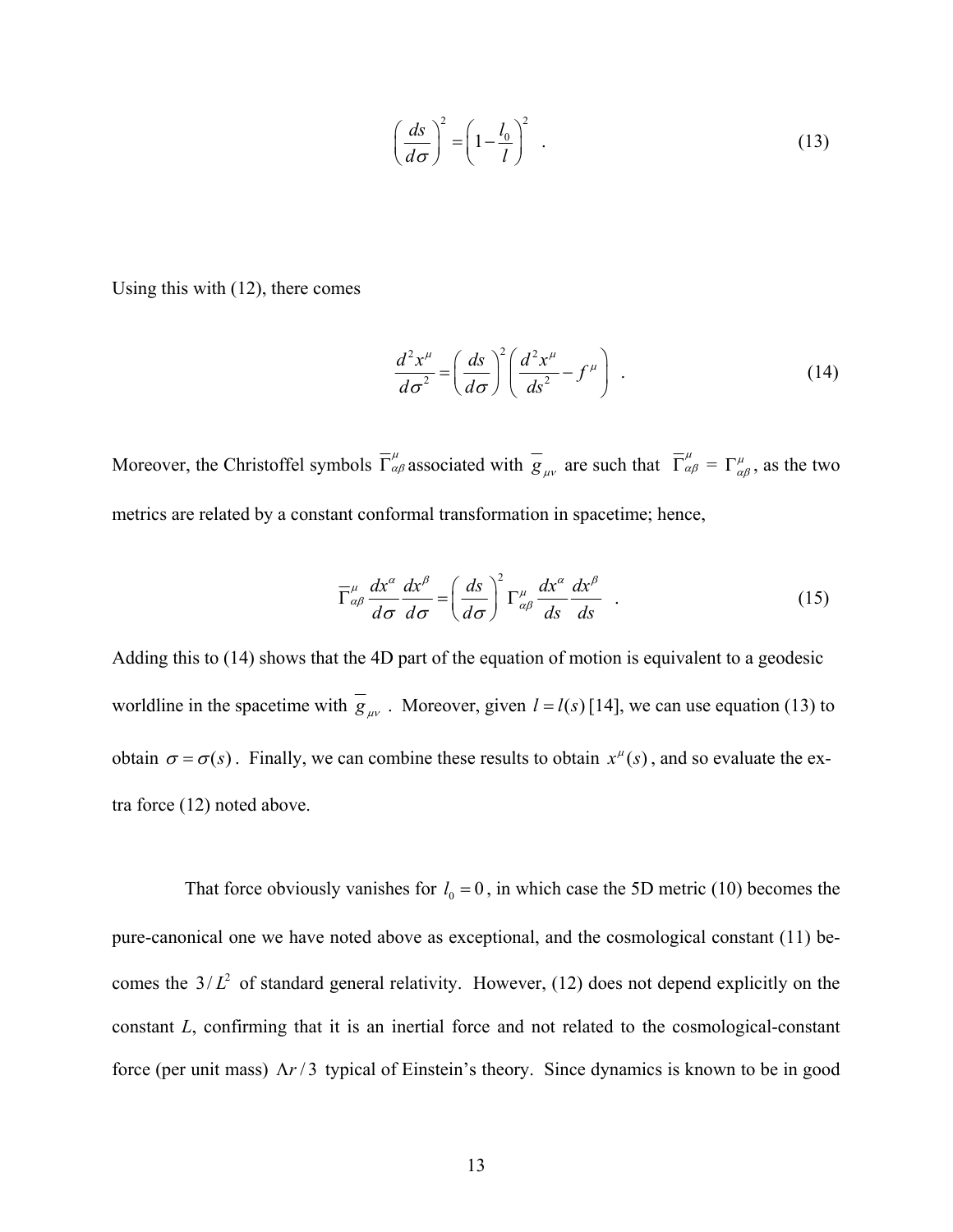agreement with geodesic motion as based on general relativity, we infer that the extra force (12) is small in most situations. Nevertheless, it could in principle be detected, for example by the anomalous motions of galaxies [34], or by violations of the Weak Equivalence Principle in a proposed new test of this using artificial satellites [35].

The cosmological "constant" associated with a 5D embedding has properties which can differ greatly from the 4D situation. The latter is recovered for  $l \gg l_0$  in (11), in which case the 5D metric (10) takes the pure-canonical form. Then, we could not tell from studies of the cosmological constant or dynamics if we were living in a 4D world or a 5D world (see above). However, there is no *a priori* reason for assuming anything about the relative sizes of the constants *L*,  $l_0$  and the coordinate  $x^4 = l = l(s)$ . One consequence of this is that  $\Lambda$  can diverge for  $l \rightarrow l_0$ , resulting in a self-consistent model of the inflationary universe in which  $\Lambda$  is unbounded at the big bang and decays to its presently-observed value over cosmological time [14]. There are also possible applications of (10) and (11) to the cosmological-"constant" problem, insofar as there is no <u>unique</u> value of  $\Lambda$ . Rather, we have  $\Lambda = \Lambda(l)$  with  $l = l(s)$  in general. For example, if  $l \ll l_0$  then the 5D metric (10) contains a 4D part which is a factor multiplied onto ordinary spacetime, and the cosmological constant (11) becomes  $(3/L^2)(1/l_0)^2$ . That is, the "standard" value is modulated by a factor that depends on the fifth dimension. (In this regard, it should be mentioned in passing that the "standard" value of the cosmological constant in 5D theory is reported in the literature by various workers as  $3/L^2$  or  $3/l^2$  for the pure-canonical metric, depending on whether the prefactor  $(l/L)^2$  on the 4D metric is included or not: see note 40.) This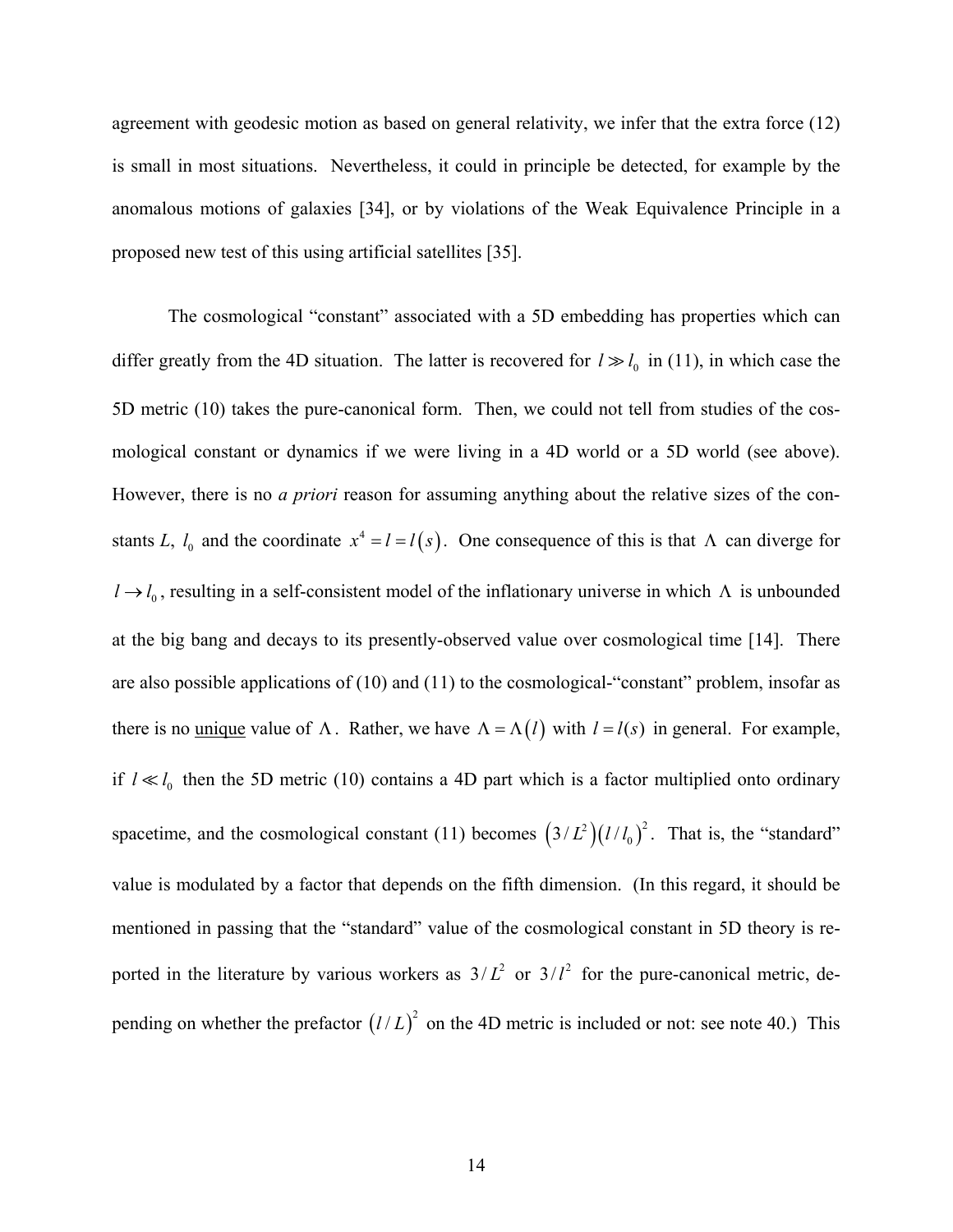variability of the cosmological "constant" can be investigated further by considering metrics of wider scope than what we have dealt with above.

Thus we can explicitly include a scalar field  $\Phi = \Phi(x^{\gamma}, l)$  and both spacelike and timelike natures for the extra coordinate  $(\varepsilon = \pm 1)$  by writing  $dS^2 = g_{\alpha\beta}(x^{\gamma}, l)$  $dx^{\alpha} dx^{\beta} + \varepsilon \Phi^{2}(x^{\gamma}, l) dl^{2}$ . The motive for this is that the cosmological "constant" is widely regarded as measuring the value of a scalar field, the Einstein case corresponding to a perfect scalar fluid with effective density  $\Lambda/8\pi$  and pressure  $-\Lambda/8\pi$  (where the gravitational constant and the speed of light are unity). Then the field equations of general relativity read  $G_{\mu\nu} = 8\pi T_{\mu\nu}$  in terms of the Einstein tensor and the energy-momentum tensor (where the latter includes the  $\Lambda$ fluid). Now any solution of the 5D Ricci-flat equation  $R_{AB} = 0$  may be regarded as a solution of the 4D Einstein equations if  $T_{\mu\nu}$  has a certain form [7]. It is given by

$$
8\pi T_{\alpha\beta} = \frac{\Phi_{,\alpha;\beta}}{\Phi} - \frac{\varepsilon}{2\Phi^2} \left\{ \frac{\Phi_{,4}g_{\alpha\beta,4}}{\Phi} - g_{\alpha\beta,44} + g^{\lambda\mu}g_{\alpha\lambda,4}g_{\beta\mu,4} \right\}
$$

$$
- \frac{g^{\mu\nu}g_{\mu\nu,4}g_{\alpha\beta,4}}{2} + \frac{g_{\alpha\beta}}{4} \left[ g^{\mu\nu}_{\quad,4}g_{\mu\nu,4} + \left( g^{\mu\nu}g_{\mu\nu,4} \right)^2 \right] \right\} \quad . \tag{16}
$$

This is a combination of "ordinary" matter and scalar-field matter, where the energy density of the latter implicitly determines a "local" value of the cosmological "constant" that depends on the fifth dimension.

Even for the modest embedding which we have discussed it is clear that the fifth dimension can affect local 4D physics. By (10) and (11), the behaviour of the fifth coordinate can ex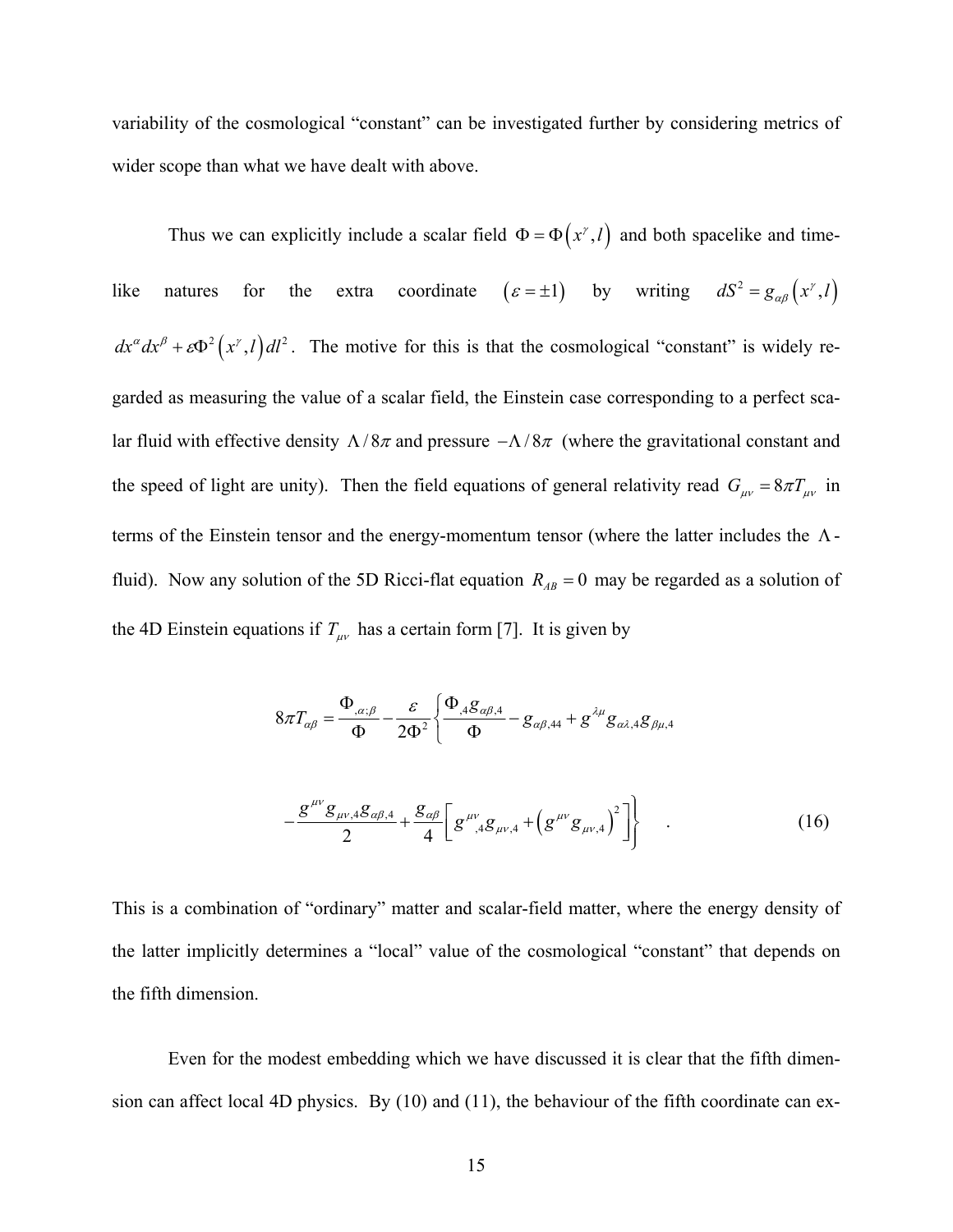pand or shrink spacetime and change the value of the effective cosmological "constant". Detailed analysis of these things should be carried out to see if the world has more than 4 dimensions.

## Acknowledgements

Thanks for past comments go to H. Liu and S.S. Seahra. This work was supported in part by N.S.E.R.C. of Canada and the University of Missouri at Columbia.

### **References**

- 1. Campbell, J.E. 1926, A Course of Differential Geometry (Clarendon, Oxford).
- 2. Rippl, S., Romero, C., Tavakol, R. 1995, Class. Quant. Grav. 12, 2411.
- 3. Romero, C., Tavakol, R., Zalaletdinov, R. 1996, Gen. Rel. Grav. 28, 365.
- 4. Lidsey, J.E., Romero, C., Tavakol, R., Rippl, S., 1997, Class. Quant. Grav. 14, 865.
- 5. Fonseca-Neto, J.B., Romero, C., Tavakol, R. 2006, preprint.
- 6. Wesson, P.S. 2006, Five-Dimensional Physics (World Scientific, Singapore).
- 7. Wesson, P.S., Ponce de Leon, J. 1992, J. Math. Phys. 33, 3883.
- 8. Ponce de Leon, J. 2001, Mod. Phys. Lett. A16, 2291.
- 9. Ponce de Leon, J. 2002, Int. J. Mod. Phys. 11, 1355.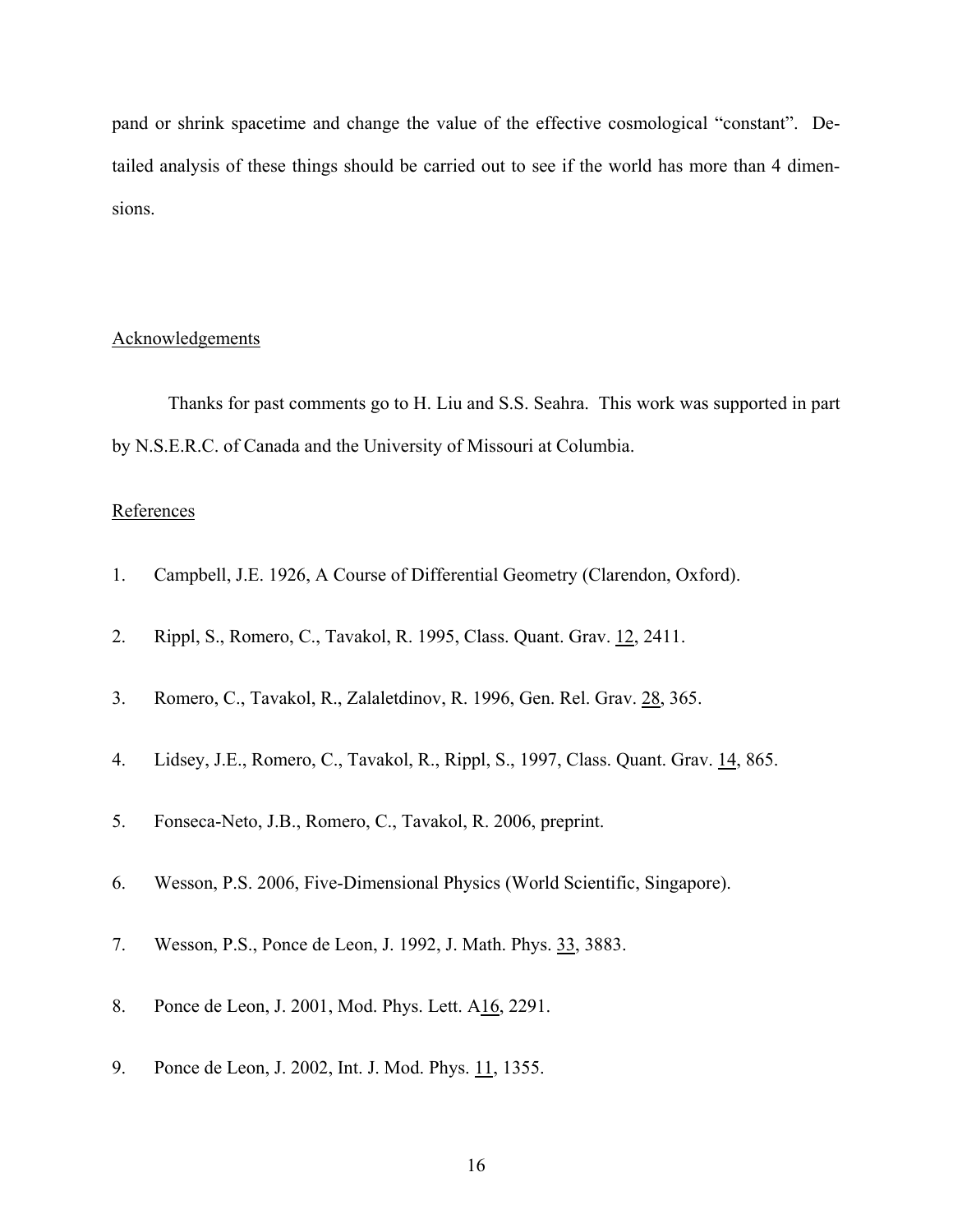- 10. Seahra, S.S., Wesson, P.S. 2003, Class. Quant. Grav. 20, 1321.
- 11. Mashhoon, B., Liu, H., Wesson, P.S. 1994, Phys. Lett. B 331, 305.
- 12. Seahra, S.S., Wesson, P.S. 2001, Gen. Rel. Grav. 33, 1731.
- 13. Wesson, P.S. 2002, J. Math. Phys. 43, 2423.
- 14. Mashhoon, B., Wesson, P.S. 2004, Class. Quant. Grav. 21, 3611.
- 15. Misner, C.W., Thorne, K., Wheeler, J.A. 1973, Gravitation (Freeman, San Francisco), p. 717.
- 16. Rindler, W. 2001, Relativity: Special, General and Cosmological (Oxford Un. Press, Oxford), p. 362.
- 17. Carroll, S.M. 2004, Spacetime and Geometry (Addison-Wesley, San Francisco). pp. 284, 447.
- 18. Rubakov, V.A., Shaposhnikov, M.E. 1983, Phys. Lett. B 125, 139.
- 19. Csaki, C., Ehrlich, J., Grojean, C. 2001, Nucl. Phys. B 604, 312.
- 20. Shiromizu, T., Koyama, K., Torii, T. 2003, Phys. Rev. D 68, 103513.
- 21. Weinberg, S. 1989, Rev. Mod. Phys. 61, 1.
- 22. Ng, Y.J. 1992, Int. J. Mod. Phys. D 1, 145.
- 23. Adler, R., Casey, B., Jacob, O.C. 1995, Am. J. Phys. 63, 620.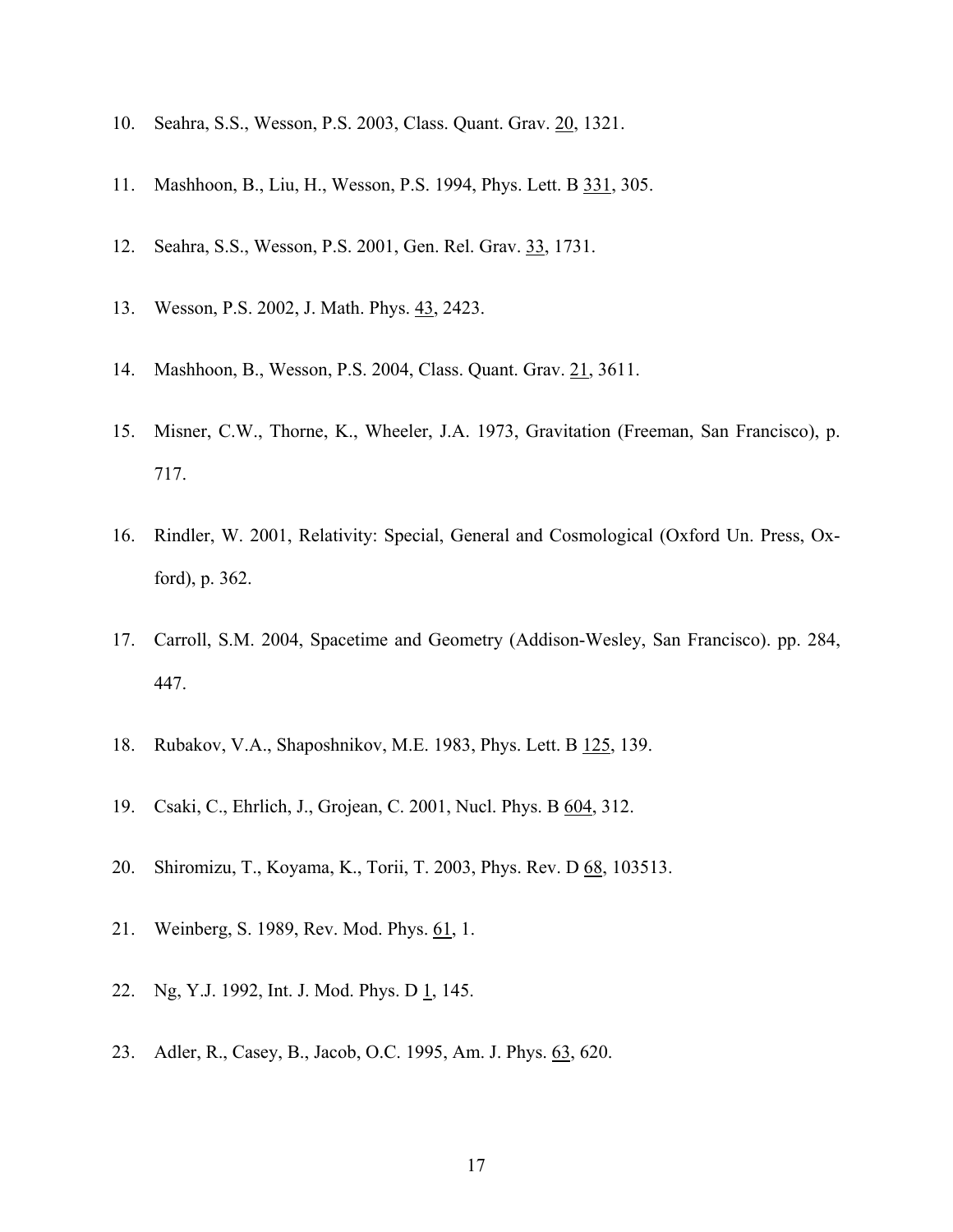- 24. Wesson, P.S., Liu, H. 2001, Int. J. Mod. Phys. D 10, 905.
- 25. Carroll, S.M. 2001, Living Rev. Rel. 4, 1.
- 26. Padmanabhan, T. 2002, Class. Quant. Grav. 19, L 167.
- 27. Peebles, P.J.E., Ratra, B. 2003, Rev. Mod. Phys. 75, 559.
- 28. Padmanabhan, T. 2003, Phys. Rep. 380, 235.
- 29. Wesson, P.S. 2002, Class. Quant. Grav. 19, 2825.
- 30. Wesson, P.S. 2003, Gen. Rel. Grav. 35, 307.
- 31. Wesson, P.S., Mashhoon, B., Liu, H., Sajko, W.N. 1999, Phys. Lett. B 456, 34.
- 32. Youm, D. 2000, Phys. Rev. D 62, 084002.
- 33. Youm, D. 2001, Mod. Phys. Lett. A 16, 2371.
- 34. Wesson, P.S. 2005, Astron. Astrophys. 441, 41.
- 35. Reinhard, R. 1996, STEP: Testing the Equivalence Principle in Space (European Space Agency, Groningen).
- 36. Liu, H., Mashhoon, B. 1995, Ann. Phys. (Leipzig) 4, 565.
- 37. Mashhoon, B., Wesson, P.S., Liu, H. 1998, Gen. Rel. Grav. 30, 555.
- 38. Mashhoon, B., Liu, H., Wesson, P.S. 1996, Proc. Seventh Marcel Grossmann Meeting, eds. Jantzen, R.T., Keiser, G.M. (World Scientific, Singapore) pp. 333-335.